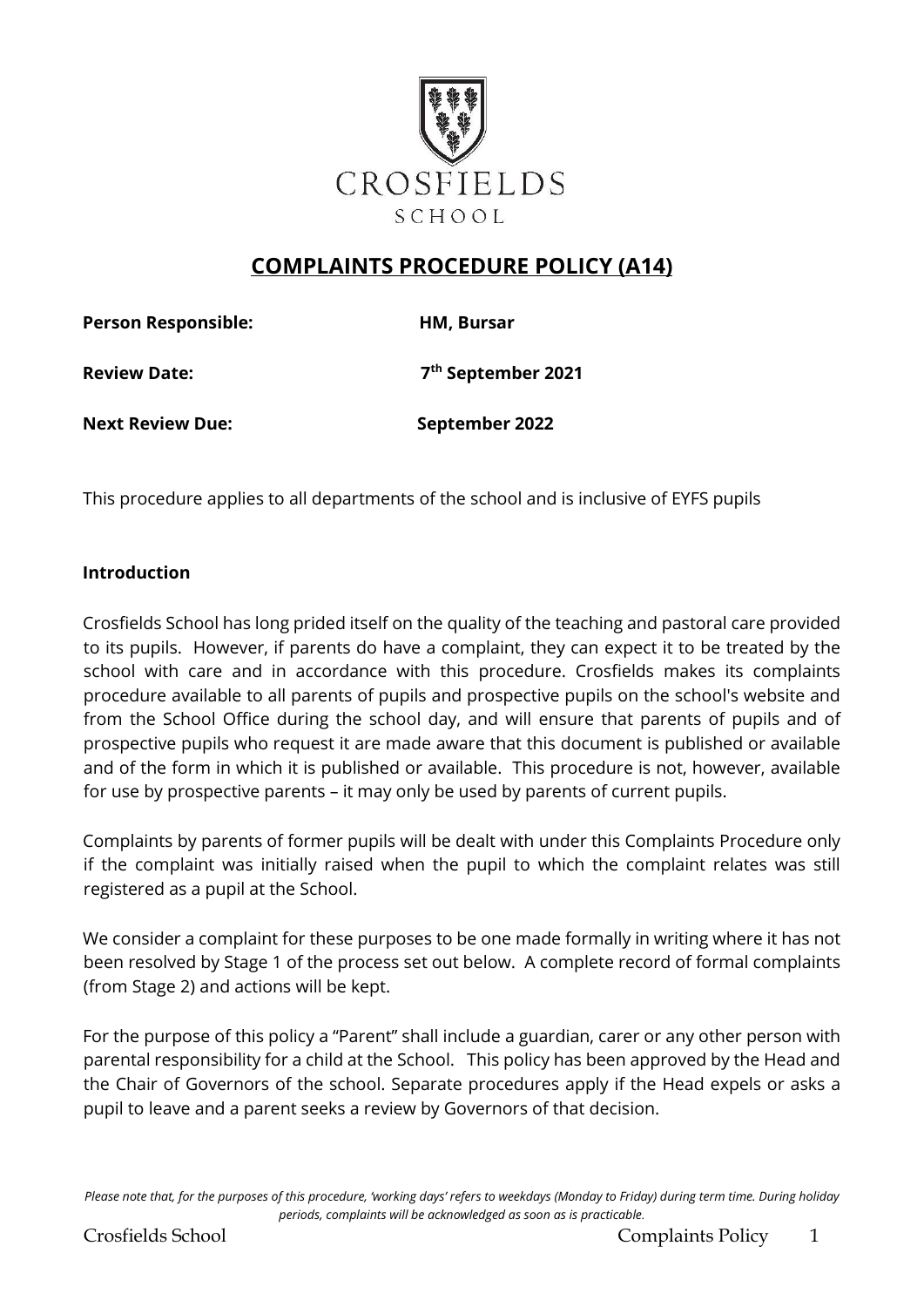Number of formal complaints made to the school during the academic year 2020/21: 1

# **What Constitutes a Complaint?**

A complaint is an expression of dissatisfaction with a real or perceived problem. It may be made about the school as a whole, about a specific department or about an individual member of staff, and any matter about which a parent is unhappy and seeks action by the school is within the scope of this procedure. A complaint is likely to arise if a parent believes that the school has done something wrong, failed to do something that it should have done or has acted unfairly. Parents can be assured that all concerns and complaints will be treated seriously. Correspondence, statements and records will be kept confidential except as required by the school by paragraph 33 (k) of Schedule 1 to the Education (Independent Schools Standards) Regulations 2014; namely, where the Secretary of State or a body conducting an inspection under section 108 or 109 of the Education and Skills Act 2008 requests access to them, or where any other legal obligations prevail. The school is here for your child and you can be assured that your child will not be penalised for a complaint that you or your child raises in good faith.

# **The Three-Stage Complaints Procedure:**

# **Stage 1 - Informal Resolution**

- It is hoped that most complaints and concerns will be resolved quickly and informally.
- Informal complaints may be by letter, telephone call, email, verbally or during a meeting.
- If parents have a complaint they should normally contact their son/daughter's Form Teacher. In many cases, the matter will be resolved straightaway by this means to the parents' satisfaction. If the Form teacher cannot resolve the matter alone it may be necessary for him/her to consult their Pastoral Lead, a Head of Department, a Deputy Head or the Head.
- Complaints made directly to another member of staff will usually be referred to the relevant Form teacher or Pastoral Lead unless it is more appropriate for him/her to deal with the matter personally.
- The member of staff receiving the complaint should acknowledge it within 24 hours and aim to resolve the matter within **5** working School days. If this is not going to be possible, the parents must be informed of the reason and given an indication of the length of time expected to resolve the matter. This meeting may prompt further investigation or wider consultation but, in any event, this stage of complaints process should be completed within 10 working days\* of the complaint being acknowledged.
- The Form Teacher will make a written record of all concerns and complaints and the date on which they were received. This is to be passed to the Pastoral Lead.
- If parents remain unsatisfied with the outcome, they will be advised to proceed with their complaint in accordance with stage 2 of this procedure.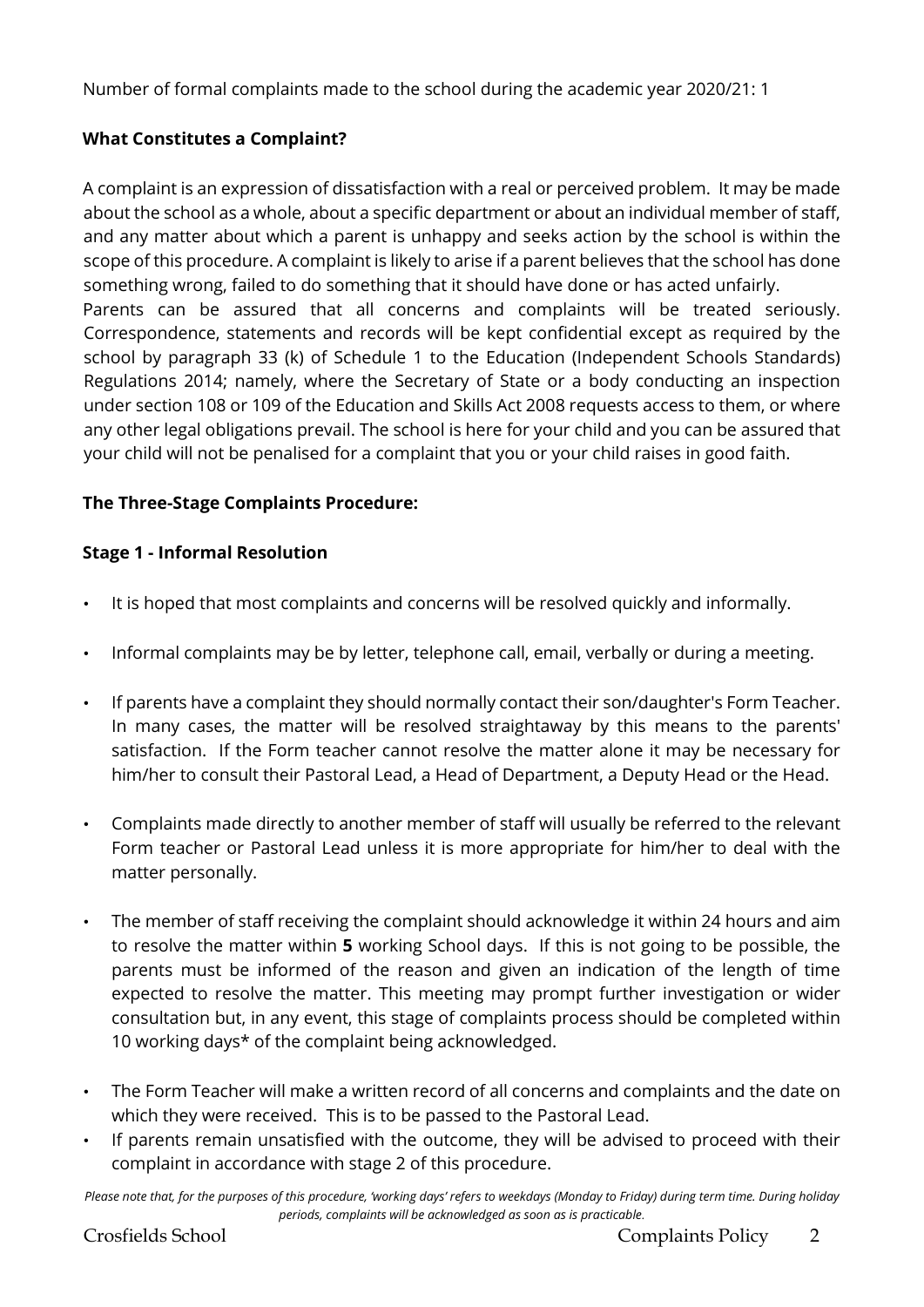• If the complaint is against the Head, parents would be welcomed to the School to discuss their concerns with the Head directly. Should they feel the matter was not resolved, parents should make their complaint to the Chairman of the Governors via the Clerk to the Governors.

# **Stage 2 - Formal Resolution**

- If the complaint cannot be resolved on an informal basis then the parents should put their complaint in writing to the Head. The Head will decide, after considering the complaint, the appropriate course of action to take. The Head may deem it appropriate for another member of staff to handle the complaint.
- Formal Complaints will be acknowledged by the Head (or any other member of staff allocated by the Head) within **2** working days of being received. In most cases, the Head (or any other member of staff allocated by the Head) will meet or speak to the parents concerned, within **10** working days of receiving the complaint, to discuss the matter. If possible, a resolution will be reached at this stage.
- It may be necessary for the Head/another member of staff managing the complaint to carry out further investigations after this meeting.
- Written records will be kept of all meetings and interviews held in relation to the complaint. The complainant will be informed if due to exceptional circumstances any additional time is necessary to complete the investigation.
- Once the person managing the complaint is satisfied that, so far as is practicable, all of the relevant facts have been established, a decision will be made and parents will be informed of this decision in writing. Reasons will be given for his/her decision.
- The person managing the complaint will endeavour to provide a response within **10** working days after the initial meeting but the nature of the complaint and the requirement for further investigations may necessitate a longer period of time being required. Parents will be kept informed of the progress of their complaint.
- A parent wishing to make a complaint about the Head may do so by contacting the Chairman of the Board of Governors via the clerk to the Board of Governors. The Clerk to the Board of Governors will acknowledge receipt of the complaint in writing within two working days, indicating what action is being taken and the likely time scale. The procedures and time scales that apply to any other formal complaint (see above) will be followed.
- If parents are still not satisfied with the decision, they should proceed to Stage 3 of this procedure.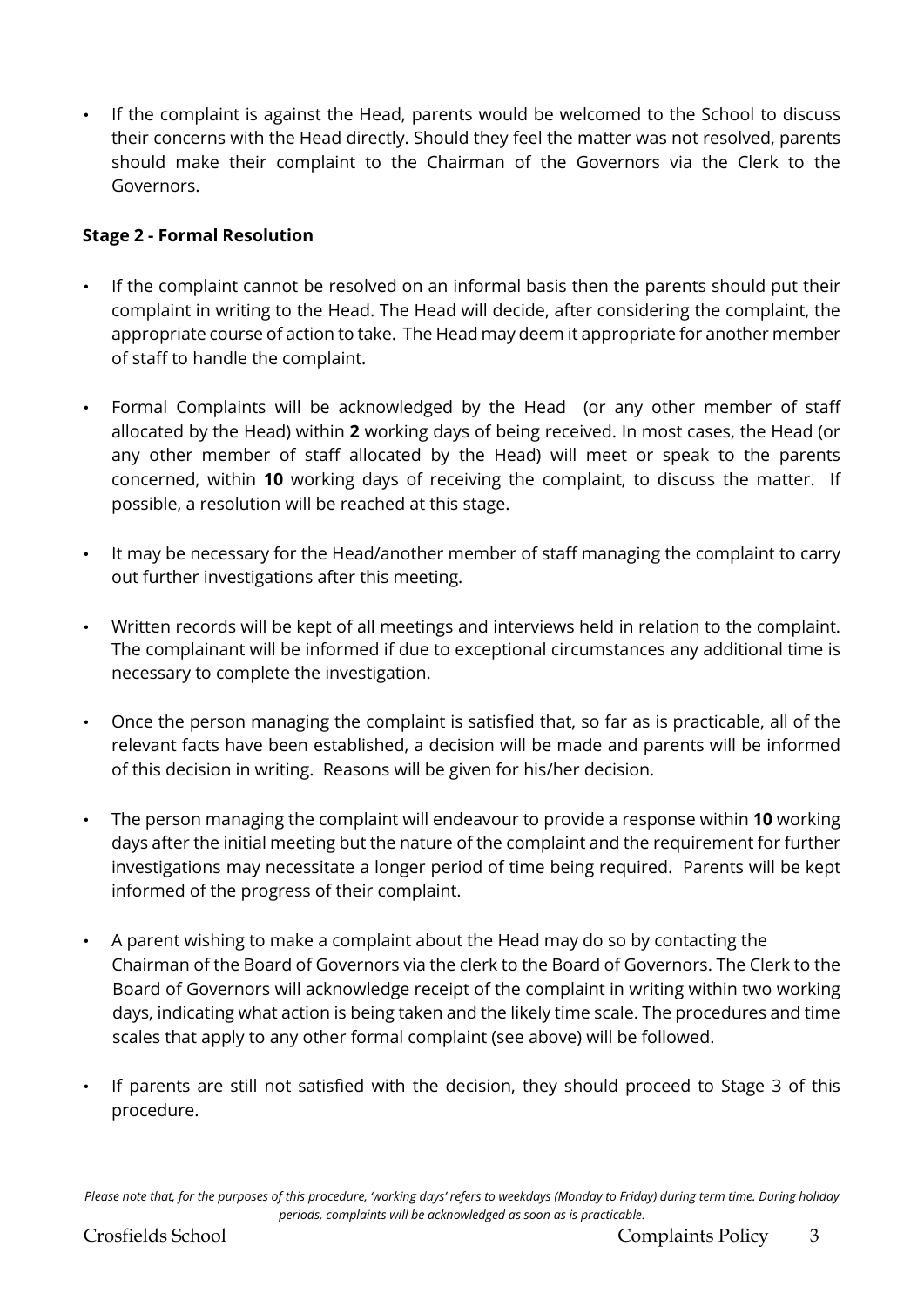### **Stage 3 - Panel Hearing**

• If parents seek to invoke Stage 3 (following a failure to reach an earlier resolution) they will be referred to the Clerk to the Governors who will call a hearing of the Complaints Panel. In the written request for a Panel Hearing, the parent should state the grounds of the complaint and the outcome desired. He/she should also send a list of all the documents that they believe to be in the school's possession that they consider relevant in the matter and that they wish the Panel to see. Copies of all such documents shall be supplied to all parties not later than five working days before the hearing

The Clerk to the Governors will then acknowledge receipt of the complaint within five working days and wills schedule a hearing to take place within 10 working days thereafter. The School will take all reasonable steps when making the arrangements for the hearing to facilitate the parent exercising their right to attend. If, having indicated they wish to proceed to Stage 3 of this complaints procedure, the parent decides not to attend the hearing, the hearing will take place in their absence. Under these circumstances, the panel will make findings on the substance of the complaint on the basis of the evidence available

- The matter will then be referred to the Complaints Panel for consideration. The Panel will consist of three persons not directly involved in the matters detailed in the complaint and one of whom shall be independent of the day to day management and running of the school. Members of the Panel may be Governors, members of senior staff or persons with appropriate professional experience with no or little connection to the school.
- The parents may attend the hearing and be accompanied to the hearing by one other person if they wish**.** This may be a relative, teacher or friend. Legal representation will not normally be appropriate.
- The manner in which the hearing is conducted shall be at the discretion of the Panel.
- The hearing will be confidential in nature. This relates to documents, correspondence, discussions taking place during the hearing and the formal record of the hearing. Information cannot be shared with third parties, with the exceptions of the person accompanying the parent to the hearing, or for the purpose of seeking professional legal advice. Parents will be asked to confirm their acceptance of the terms of confidentiality.
- If possible, the Panel will resolve the parents' complaint without the need for further investigation. Where further investigation is required, the Panel will decide how it should be carried out.
- After due consideration of all facts they consider relevant, the Panel will make findings as to whether or not the Stage 2 decision was a reasonable one and may make recommendations.
- The Panel will write to the parents informing them of its decision and the reasons for it, within **10** working days of the hearing (although additional time may be required if it is necessary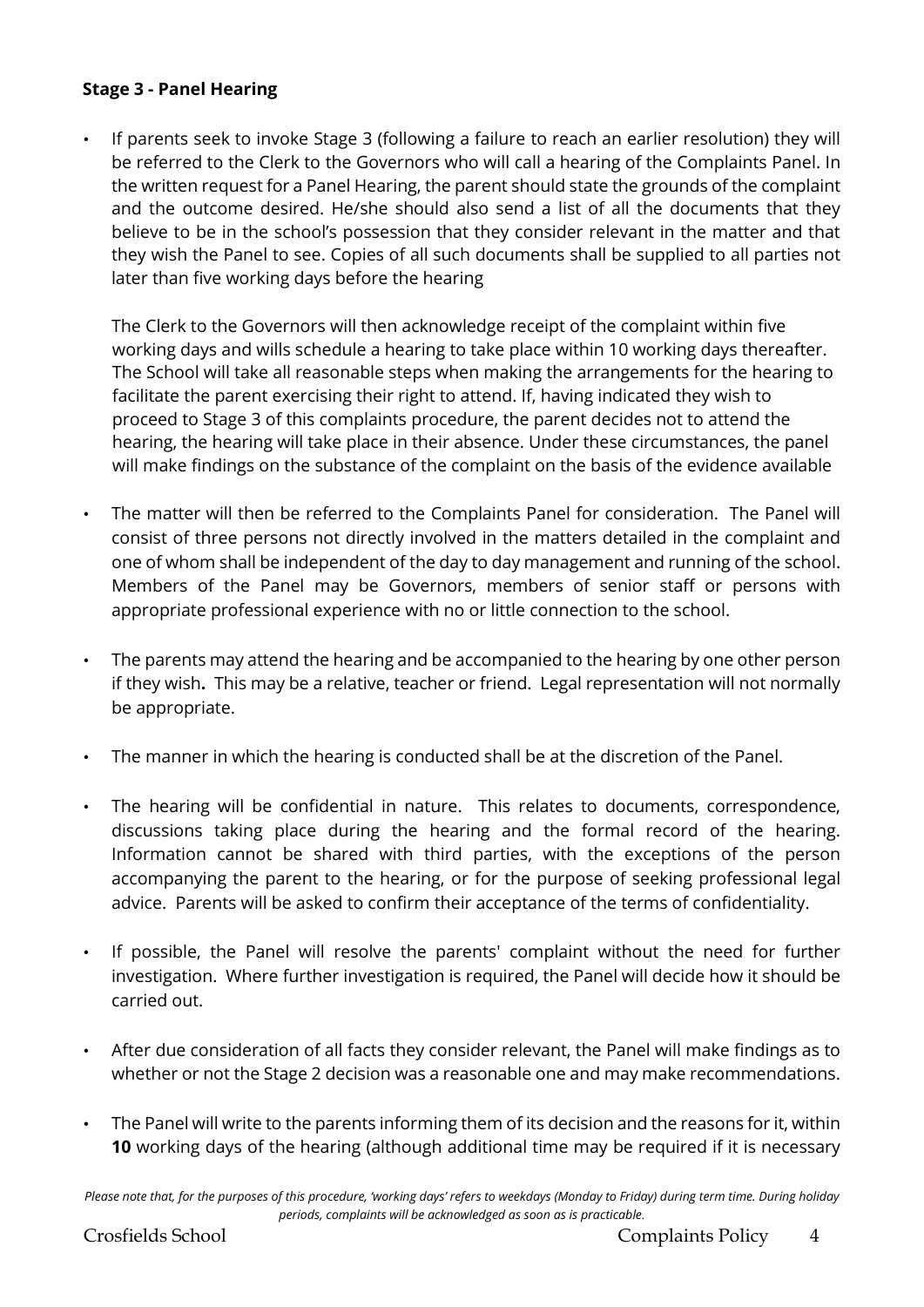to carry out further investigations following the hearing). The decision of the Panel will be final. A copy of the Panel's findings and recommendations (if any) will be sent by electronic mail or otherwise given to the parents, and, where relevant, the person complained about as well as the Chairman of Governors and the Head**.** A copy of the Panel's findings and recommendations (if any) will also be available for inspection on the school premises by the Chair of Governors and the Head.

# **Timeframe for Dealing with Complaints**

All complaints will be handled seriously and sensitively. Where timescales are given in 'working days', this is defined as Monday – Friday during term time (the dates of which are available on the Schools website). Complaints received during Holiday periods will be dealt with as soon as is practicable but are likely to take longer to resolve due to the unavailability of relevant staff. Under such circumstances the complainant will be notified of any extension to the timescales and the reason(s) why an extension is necessary when the complaint is acknowledged. In Exceptional circumstances some flexibility will be required in acknowledging and responding to complaints, this includes but is not limited to instances of staff absences and School closures out of its control.

In light of the COVID-19 pandemic, it is recognised that there may be some flexibility required in the adherence to timeframes contained within this policy. This is to allow for extenuating circumstances for parents to escalate their complaints or indeed for the School to respond in light of disruption such as staff absence or lockdown. Parents will always be kept informed where there may be reasonable delays.

# **Alternate Dispute Resolution**

In the event that the School and parents are unable to resolve a contractual dispute via the Complaints Procedure, the School will identify a relevant Alternate Dispute Resolution (ADR) provider. The parents will be informed:

- That the School cannot settle the complaint with the parent;
- Of the name and website address of an ADR entity which would be competent to deal with the complaint, should the parent wish to use ADR; and
- Whether the School is prepared to submit to an alternative dispute resolution procedure operated by that ADR entity.

# **Recording Complaints**

Following resolution of a complaint (stage 2 and beyond), the school will keep a written record of all **formal** complaints, whether they are resolved at the formal stage or proceed to a panel hearing and any action taken by the school as a result of the complaint (regardless of whether the complaint is upheld)**.** The record will be held by the PA to the Head.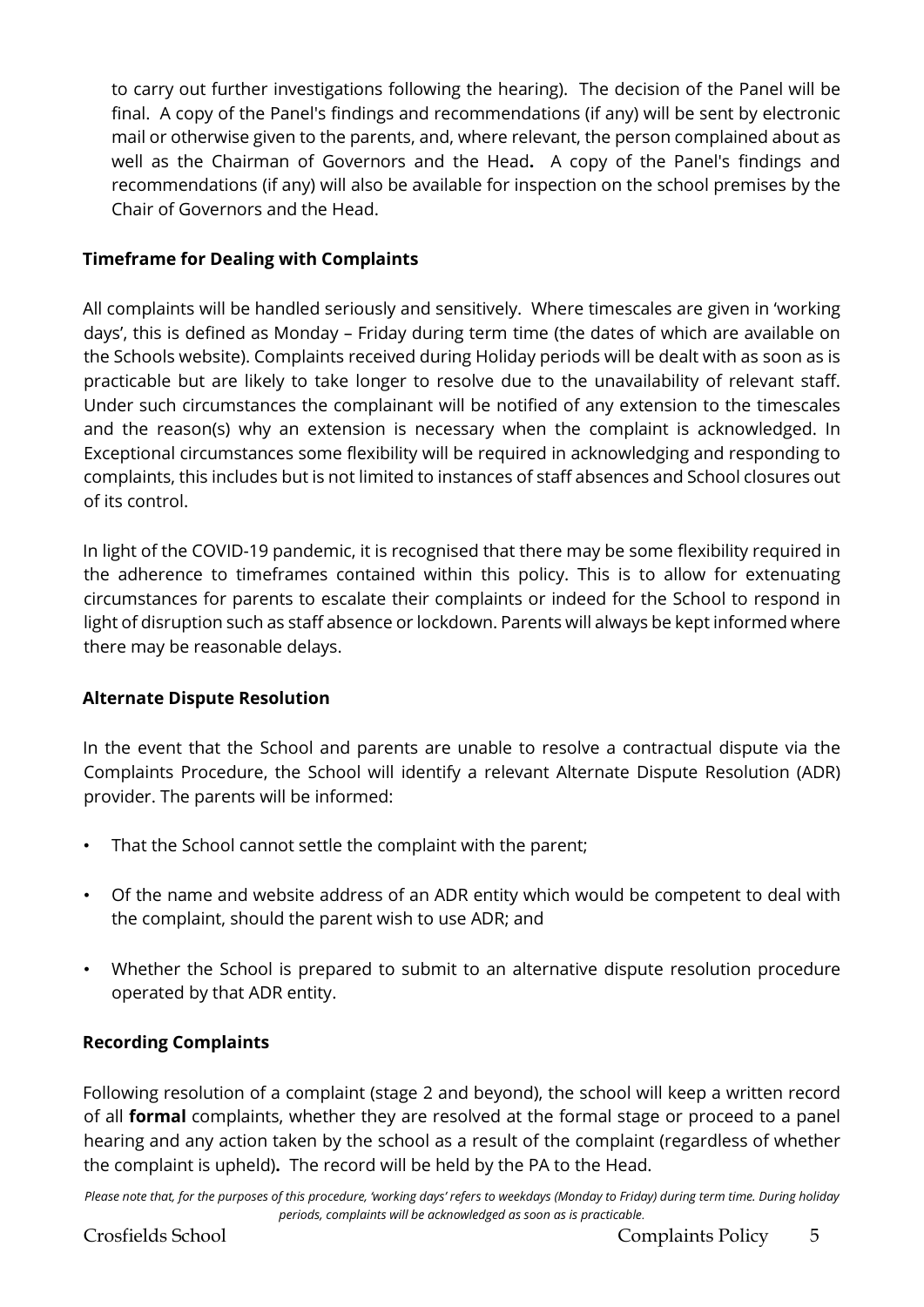The School processes data in accordance with its Privacy Notices and Data Protection policies. These are available on the School website. When dealing with complaints the School (including any panel member appointed under the Stage 3 process) may process a range of information, which is likely to include the following:

- Date when the issue was raised
- Name of parent
- Name of pupil
- Description of the issue
- Records of all the investigations (if appropriate)
- Witness statements (if appropriate)
- Name of member (s) of staff handling the issue at each stage
- Copies of all correspondence on the issue (including emails and records of phone conversations)

This may include 'special category personal data' (as further detailed in the School's Privacy Notice, but potentially including sensitive data such as information relating to physical or mental health) where this is necessary owing to the nature of the complaint.

Parents can be assured that all concerns and complaints will be treated seriously. Correspondence, statements and records will be kept confidential except as required by the school by paragraph 33 (k) of Schedule 1 to the Education (Independent Schools Standards) Regulations 2014; namely, where the Secretary of State or a body conducting an inspection under section 108 or 109 of the Education and Skills Act 2008 requests access to them, or where any other legal obligations prevail. Records of individual complaints will be retained for at least seven years thereafter, in accordance with data protection principles, only for as long as is considered to be reasonably necessary in the circumstances Senior leaders and governors will maintain oversight of these records in order to determine the appropriate implementation of this policy and to respond to any patterns of complaints which may be apparent.

# **Managing serial and persistent complaints**

Crosfields will do its utmost to be helpful to parents who make contact with a concern, complaint or request for information. However, there may be occasions when, despite all stages of the complaints procedure having been followed, the complainant remains dissatisfied. If a complainant attempts to re-open the same issue, the School will inform them that the procedure has been completed and that the matter is now closed. If the complainant contacts the School again on the same issue, the correspondence may then be viewed as 'serial' or 'persistent' and the School may choose not to respond. However, this will not occur until the complainant has completed the three stages of the complaints procedure. The application of a 'serial or persistent' designation for a complaint will be against the subject of the complaint rather than the complainant themselves.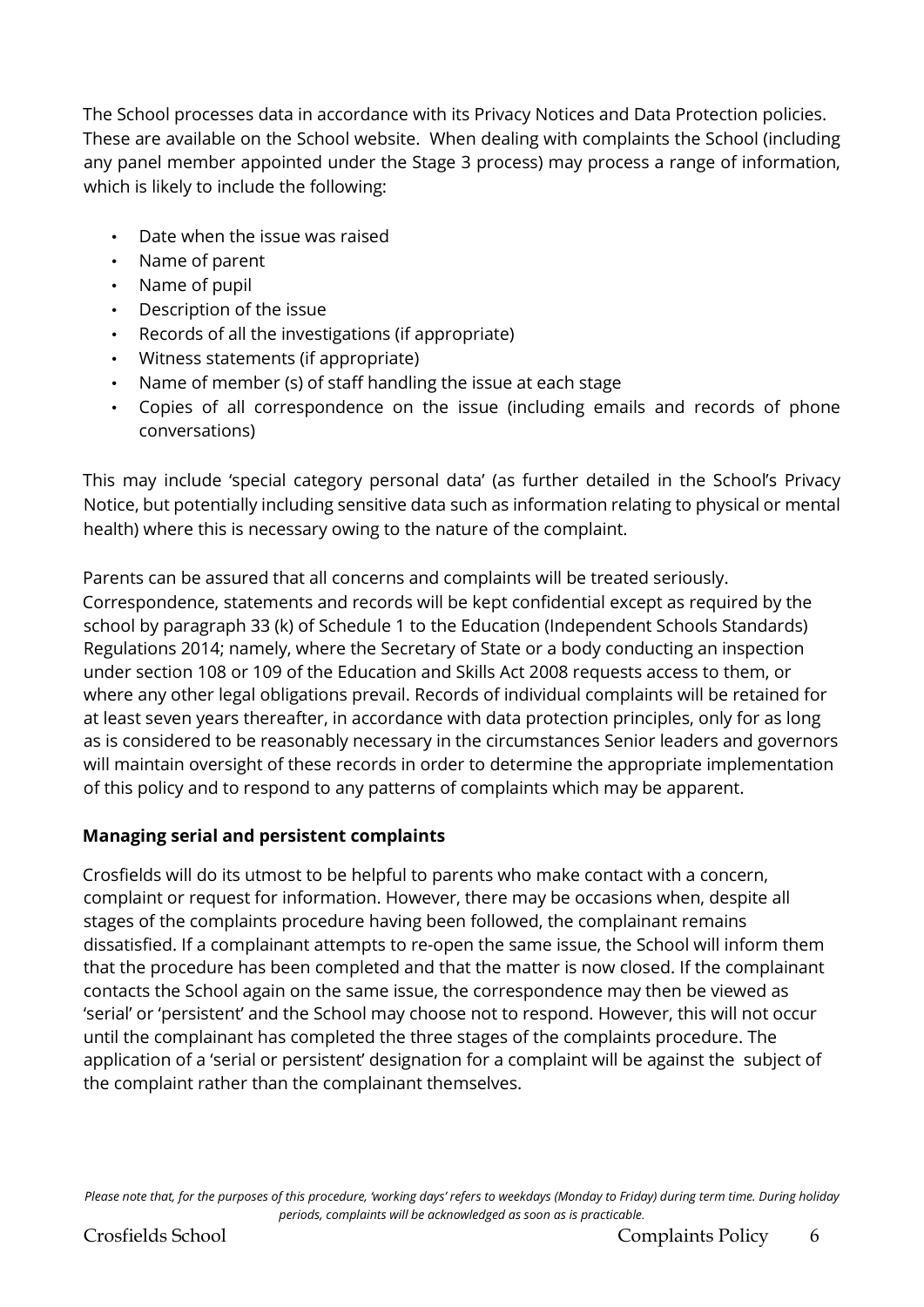### **Monitoring and review of complaints policy and procedures**

Senior leaders and governors will maintain oversight of these records in order to determine the appropriate implementation of this policy and to respond to any patterns of complaints, which may be apparent. The complaints log will be reviewed annually by a member of the Governing Board who will monitor the number and type of complaints received and the operation of the procedures set out in this policy.

### **Retention**

Records of individual complaints will normally be retained for at least **7 years**. Thereafter, in accordance with data protection principles, only for as long as is considered to be reasonably necessary in the circumstances. Complaints relating to concerns about safeguarding, child protection, bullying, welfare, allegations of failure to diagnose special educational needs, incidents where a pupil comes to harm must be retained for **25 years** for insurance purposes. Such records will be held securely by PA to Headmaster.

### **Complaints about the fulfilment of EYFS requirements**

Additional regulatory requirements apply to written complaints regarding the fulfilment of EYFS requirements. Specifically, the complainant will be notified of the outcome of any investigation by the School into their complaint within **28 days.** The School's record of complaints will be made available to Ofsted and ISI on request. In the event of dissatisfaction with the above actions, the complainant may refer the matter to the Office for Standards in Education (Ofsted) or the Independent Schools Inspectorate (ISI). The contact details for these organisations as follows:

Piccadilly Gate CAP House Store Street 6-12 Long Lane Manchester **London M1** 2WD EC1A 9HA [www.ofstead.gov.uk](http://www.ofstead.gov.uk/) [www.isi.net](http://www.isi.net/) enquiries@ofsted.gov.uk concerns@isi.net 0300 123 1231 0207 600 100

Ofsted Independent Schools Inspectorate

# **Anonymous Complaints**

It is at the Head's discretion what action, if any, should be taken in response to any anonymous complaints.